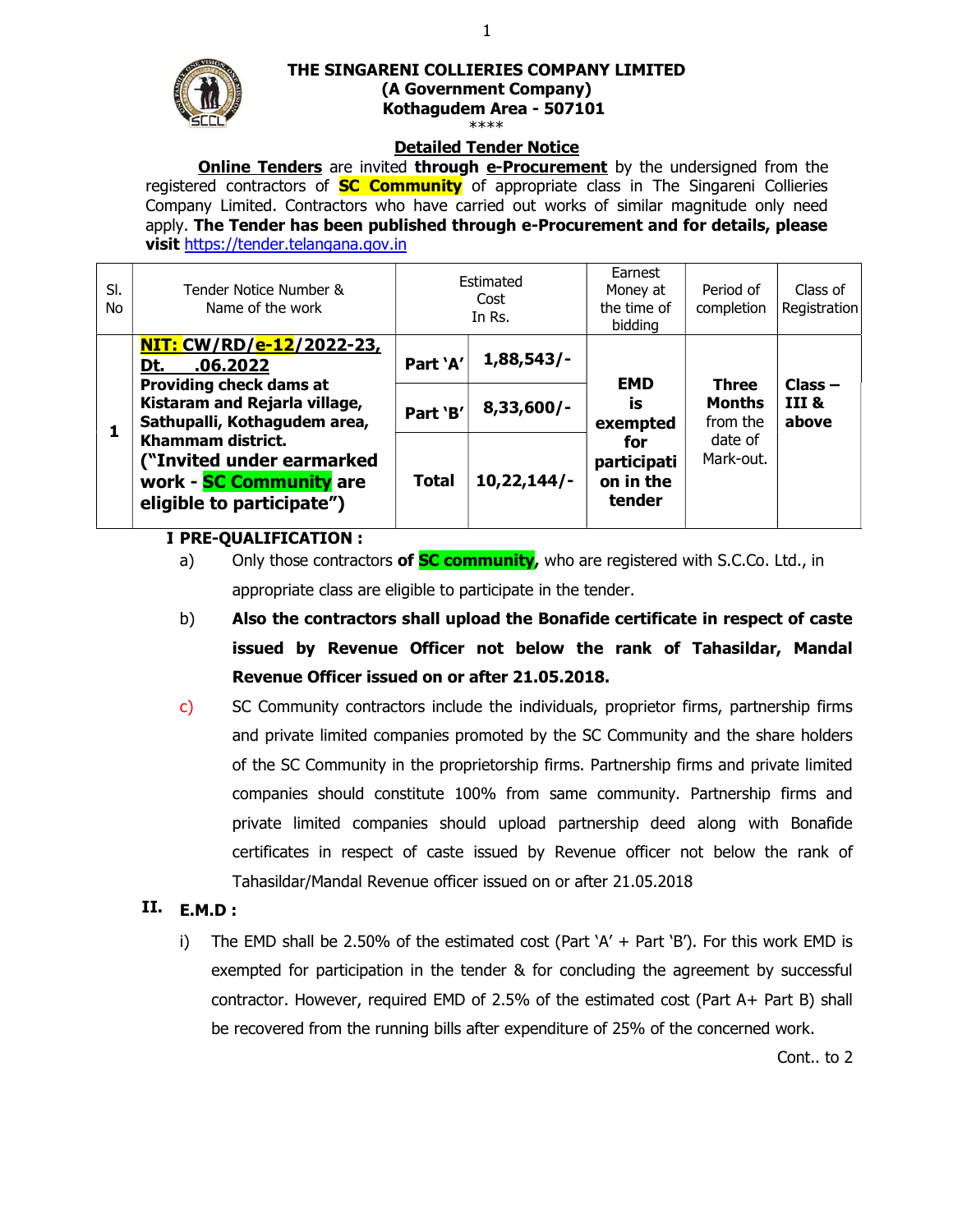#### III NIT: CW/RD/e-12/2022-23, Dt. .06.2022

#### TENDERING PROCEDURE:

- 1. The bidder shall scan and upload the following documents while participating in the tender.
	- a) Contractor registration certificate issued by SCCL valid as on the date of opening of bids.
	- b) The successful tenderer shall submit copy of GST registration certificate /PAN card at the time of concluding agreement.
	- c) The contractors shall upload the Bonafideness in respect of SC Community shall be considered based on the caste certificate issued by Revenue Officer not below the rank of Tahasildar, Mandal Revenue Officer issued on or after 21.05.2018.

### 2. The Price Bid is provided in 2 parts.

Part 'A' contains Schedule of quantities and rates for Cement & Steel to be issued by SCCL on Sale Invoice. Bidder is not allowed to quote for this and hence not uploaded on e-procurement.

Bidders are requested to go through special clauses provided in Part 'A'

**Part 'B'** contains schedule of quantities and rates for other construction items and uploaded on e-procurement to enable the bidders to quote their uniform percentage on this.

- 3. The ceiling of tender premium shall be 5% for Part 'B'.
- 4. The price bids of the bidders who have submitted the above documents will be opened on the specified date. In case of extension of the date of opening of bids, suitable corrigendum will be published in the e-procurement platform.
- 5. Dates for submission / opening of bids: (a) Bid submission Start Date and Time 16.06.2022 from 06:00 P.M.

(b) Last date for Submission of Bids online is  $01.07.2022$  up to  $4.30$  P.M.

- (c) The **Price Bids** will be opened **at**  $4.31$  **P.M. on 01.07.2022**, at the Office of Addl. General Manager (Civil)/Kothagudem Area.
- 6. The Tenderer has to keep his tender valid for 120 days from the date of opening of price bids.
- 7. The successful tenderer shall submit GST Registration Certificate and self attested copy of PAN card at the time of concluding the agreement.

### IV. OTHER INFORMATION TO THE BIDDER:

### 1. Submission of hard copies of the documents & original E.M.D. instruments:

The Department will notify the successful bidder for submission of hard copies of registration certificate and **Bonafide certificate** in respect of SC community uploaded at the time of bidding.

Further, the EMD of 2½ % so recovered from the running bills towards performance of contract is to be kept valid for a period as given below: (i.e., Period of completion plus defect liability period 24 months plus 3 motns) as stated in pre-paras.

| S.No | Tender No                      | Defect liability period |
|------|--------------------------------|-------------------------|
|      | <u>NIT: CW/RD/e-12/2022-23</u> | <b>30 Months</b>        |